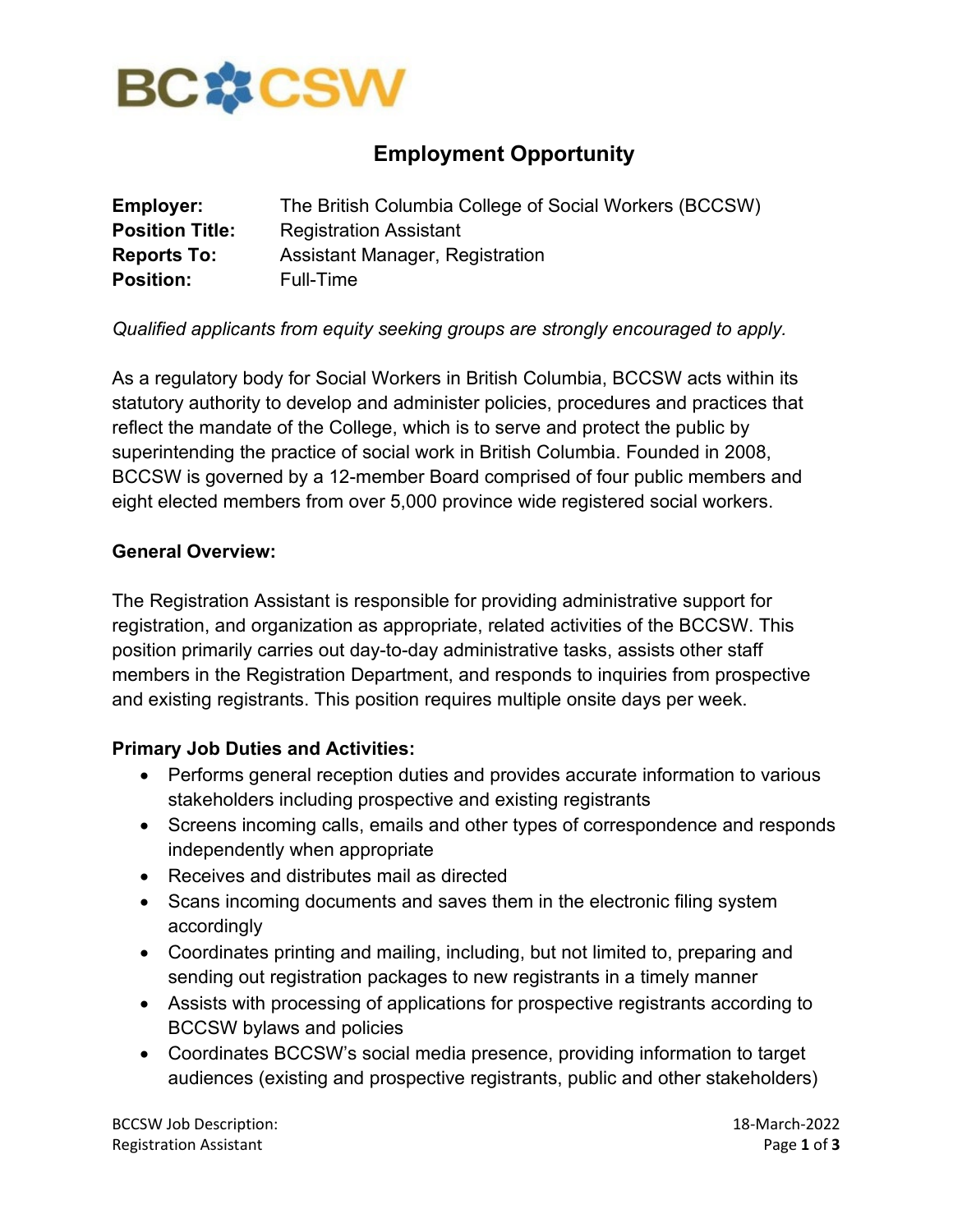

on various topics such as registration process, renewals, Continuing Professional Development (CPD) program, and other social work-related matters

- Provides administrative support to other staff members in the Registration Department and organization as appropriate.
- Provides organizational support to BCCSW, including, but not limited to, ordering supplies and managing inventory
- Performs other related duties as assigned

## **BCCSW Indigenous Relations Behavioural Competencies:**

*BCCSW staff are supported to learn and demonstrate the following Indigenous Relations Behavioural Competencies commensurate with their experience and role at the College.* 

- **1.** Understanding one's thoughts, feelings, values and background through *selfdiscovery and awareness* including how one's thoughts, feelings, values and background impact the success of their interactions and relationships with Indigenous peoples.
- 2. Increasing one's ability to build and maintain respectful and effective relationships with Indigenous peoples through *sustained learning and development* including direct exposure to cultural and community ways and being willing to learn how diverse ways of thinking and acting can ensure the success of the College.
- **3.** The ability to work respectfully, knowledgeably, and effectively with Indigenous peoples through *cultural agility* including creating a sense of safety and by transforming feelings of nervousness or anxiety into curiosity and appreciation.
- **4.** Championing the achievement of intended, real change that meets the enduring vision of Indigenous self-determination in British Columbia through *change leadership* including learning from elders and leaders, routinely energizing the change process, and removing barriers to change.

## **Education and Work Experience:**

- Previous experience working in an office-based environment, providing administrative support relevant to duties of this position
- Proficient with Microsoft Office products, database management systems and social media platforms
- Experience in clearly communicating with various stakeholders
- Preference for candidates with relevant experience in registering individuals into a regulatory body or like entity
- Experience interpreting laws, bylaws, and policies (preferred)
- Understanding of professional regulatory functions is an asset

BCCSW Job Description: 18-March-2022 Registration Assistant Page **2** of **3**